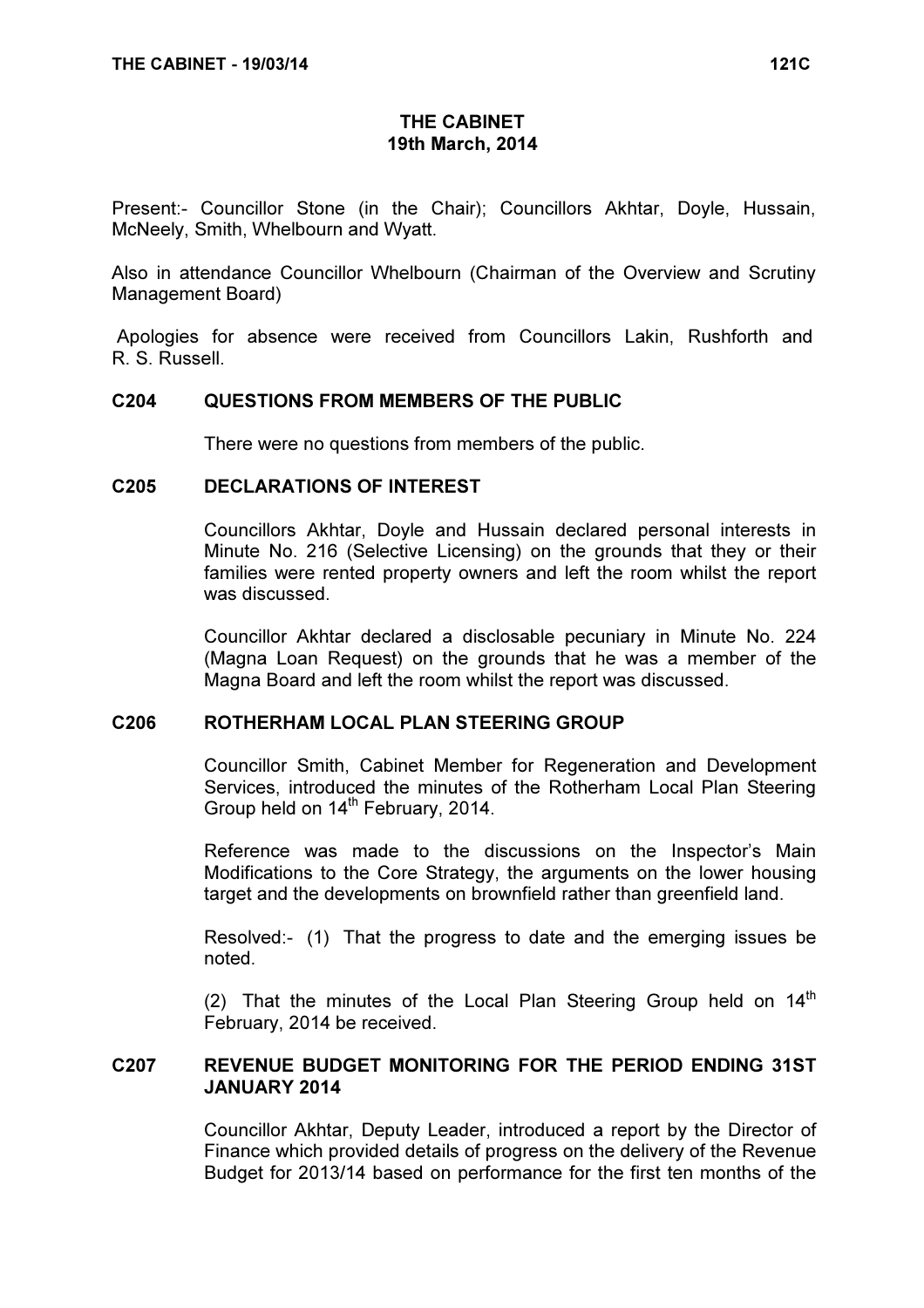financial year. It was currently forecast that the Council would overspend against its Budget by £1.183m (+0.5%). This represented an improvement in the forecast outturn of -£934k since the December monitoring report. The main reasons for the forecast overspend continued to be:-

- The continuing service demand and cost pressures for safeguarding vulnerable children across the Borough.
- Income pressures within Environment and Development and ICT Services.
- Continuing Health Care income pressures within Adult and Children's Services.
- Additional, one-off property costs relating to the continued rationalisation of the Council's asset portfolio as part of the efficiency drive to reduce operational costs.
- Some savings targets were currently pending delivery in full in 2013/14.

The moratorium on all except 'essential' spend had been in place since 16<sup>th</sup> October, 2013. The impact of this and the approval of 102 applications for Voluntary Early Retirement/Voluntary Severance (VER/VS) were now reflected in this monitoring report. 45 applications were also currently under consideration.

Cabinet Members noted the increases in agency, consultancy and noncontractual overtime costs, compared to the same period last year, which was as a result of meeting the demands of various reviews and restructures, the ongoing investigations and due to the need to maintain statutory staffing levels of in residential, home care, day care and social work posts.

Resolved:- That the current forecast outturn and significant financial challenge presented for the Council to deliver a balanced revenue budget for 2013/14 and the actions implemented to address the forecast overspend be noted.

#### C208 CAPITAL PROGRAMME MONITORING 2013/14 AND CAPITAL PROGRAMME BUDGET 2014/15 TO 2016/17

 Councillor Akhtar, Deputy Leader, introduced a report by the Director of Finance, which provided details of the current forecast outturn for the 2013/14 programme and enabled the Council to review the capital programme for the financial years 2014/15 to 2016/17.

The budget process that led to the original Capital Programme for 2013/14 to 2016/17 ensured that the Council's capital investment plans were aligned with its strategic priorities and vision for Rotherham.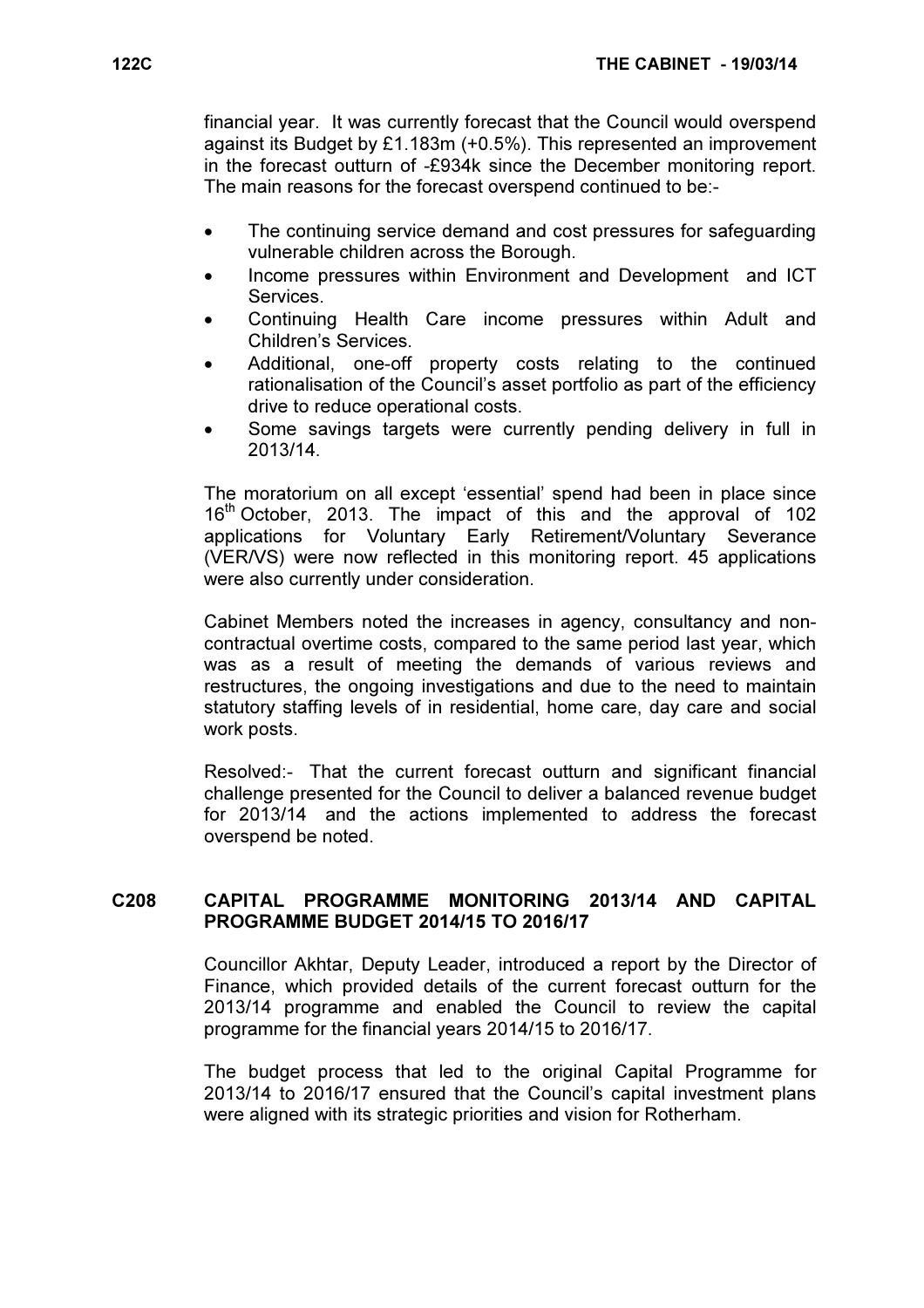In order to maintain that strategic link and make best use of the capital resources available to the Council, it was important that the programme was kept under regular review and where necessary revisions were made. This programme was initially reviewed in July, 2013, following the finalisation of the 2012/13 outturn capital expenditure and financing and had now been the subject of further reviews, the result of which was reflected in the Directorate summary table as set out in the report along with the detailed analysis of the programme for each Directorate.

Cabinet Members noted the £41 million to be spent providing new school buildings and expansions, £40 million in highways, including the major improvements to the A57, £123 million on Council housing, which also included acquisitions for additional properties at Wath, Wickersley and Rawmarsh.

(1) Resolved:- That the report be received and the contents noted.

(2) Recommended:- That the updated 2013/14 to 2016/17 Capital Programme be approved.

# C209 NON DOMESTIC RATES - PROPOSED RETAIL RELIEF SCHEME FOR 2014/15 AND 2015/16

 Councillor Akhtar, Deputy Leader, introduced a report by the Director of Finance, which detailed how in the Autumn Statement on 5th December, 2013 the Chancellor announced several changes to the Business Rates system that would take effect from April, 2014.

One of these measures was the introduction for two years (2014/15 and 2015/16) of Retail Relief of up to £1,000 per annum for retail properties with a rateable value of £50,000 or less. The proposals required Councils to use their discretionary relief powers under the Localism Act to grant rates discounts. This report, therefore, sets out the Council's proposed Non-Domestic Rate Retail Relief Scheme for 2014/15 and 2015/16 and how it was proposed to implement the scheme.

Resolved:- (1) That the proposed Retail Relief Scheme set out in the report for the two financial years 2014/15 and 2015/16 be approved.

(2) That the application process, as described, be approved and be used, when appropriate, in respect of other Business Rates Reliefs.

# C210 UNIVERSAL INFANT FREE SCHOOL MEALS

Further to Minute No. 179 of the meeting of the Cabinet held on  $5<sup>th</sup>$ February, 2014, the Leader introduced a report by the Strategic Director of Children and Young People's Services which detailed how the Universal Infant Free School Meal scheme would provide free meals to all pupils in Year 2 and below.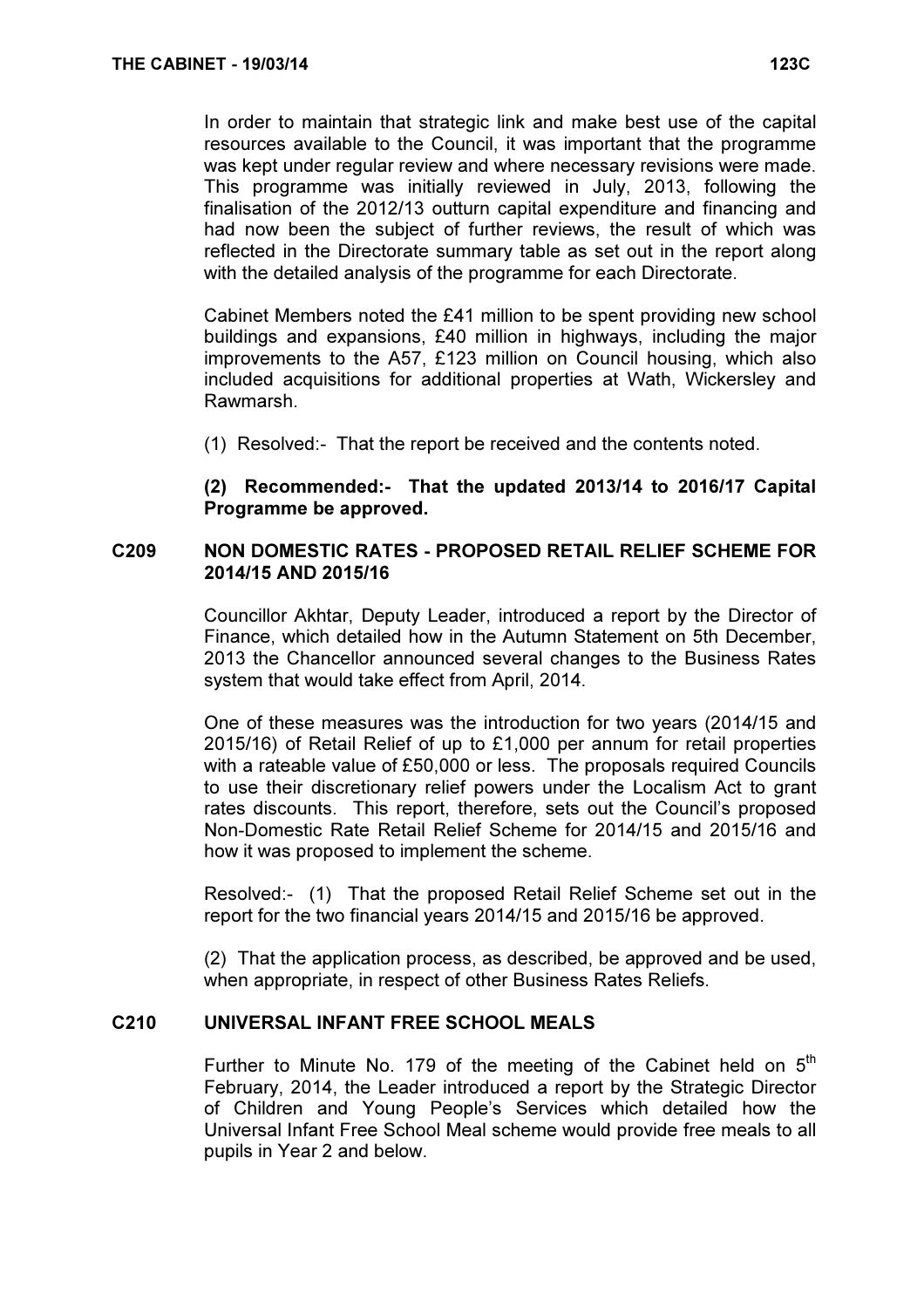From September 2014 all pupils in receipt of full time education up to Year 2 would be eligible to receive a free school meal under the Universal Infant Free School Meals Scheme. It was anticipated that an additional 2,900 meals would be supplied per day to Rotherham pupils.

The increase in meals supplied by individual kitchens would vary between 10 and 150 meals per day. Education Catering Services were assessing which schools required new/additional ovens (including extraction canopies), servery counters, dining furniture, etc.

The assessment of the kitchen and dining facilities and the forecast of additional meals at each school would be used to allocate the capital funding to ensure that schools could meet the food production, service and dining requirements. Schools with low additional meal requirements would not receive any investment. Head Teachers should be aware of the investment for their school by the end of March, 2014.

The Voluntary Aided and Academy schools would be advised on the investment necessary to meet the increased meal provision.

The increase in the number of meals supplied would also require an increase in the crockery, cutlery, cooking containers and utensils which was not funded through the capital allocation. Education Catering Services would work with the schools to ensure that these were financed through the Service Level Agreements and the charges levied for meals.

The finance for the meals supplied under this scheme was to be made direct to schools at the value of £2.30 per meal. Schools would be financed based on take up as recorded at the January, 2015 Schools' census.

Cabinet Members welcomed the offer of a report to a future meeting which would highlight the uptake and any impact of the increase of free school meals.

Resolved:- (1) That the announcements and the action being taken to provide meals for our eligible pupils be noted.

(2) That a further report be submitted to a future meeting of the Cabinet on the uptake and impact of free school meals.

# C211 DEBT MANAGEMENT AND RECOVERY POLICY FOR ADULT SOCIAL CARE DEBT

 Further to Minute No. 74 of the meeting of the Cabinet Member for Adult Social Care held on 17th February, 2014, Councillor Doyle, Cabinet Member for Adult Social Care, introduced a report by the Strategic Director of Neighbourhood and Adult Services, which sought approval of the Debt Management and Recovery Policy for Adult Social Care Debt.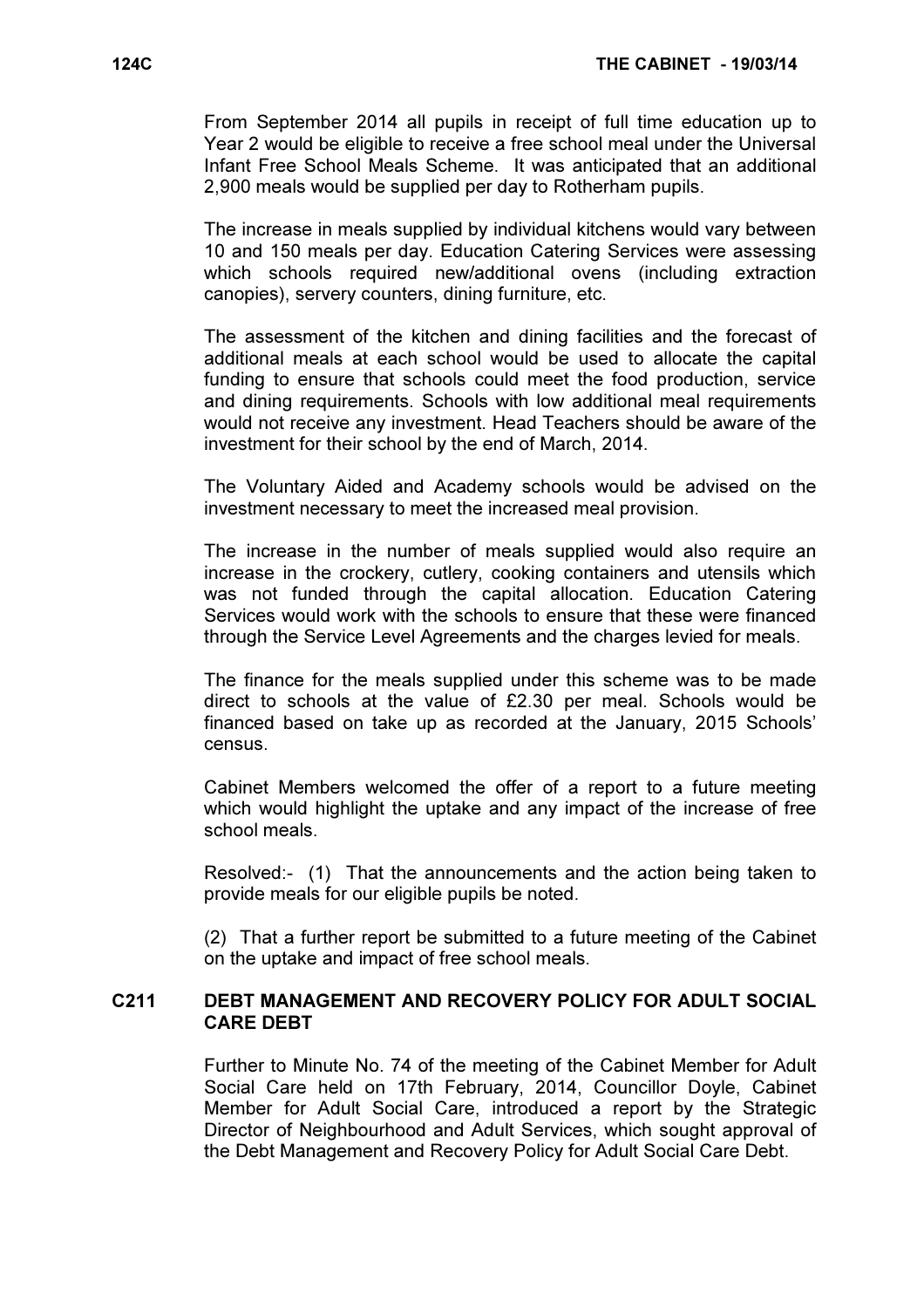The Policy provided a high level policy for how debt would be pursued and ensured staff and customers were clear how a fair and firm approach was taken to recover the money owed to the Council for the provision of adult social care services.

Recommended:- That the Debt Management and Recovery Policy for Adult Social Care Debt be adopted by Council.

# C212 CHILDREN'S CENTRE BUILDING PRINCIPLES FOR USE

 The Leader introduced a report by the Strategic Director of Children and Young People's Services, which detailed the proposals for future use of Children's Centre buildings which would be determined following the outcome of the current consultation being undertaken on the future of Children's Centre service delivery in Rotherham.

The principles underlying the process that would take place involved schools and other relevant stakeholders once the public consultation had ended and decisions have been reached about the changes to the delivery of Children's Centres.

The current services delivered by the twenty two Children's Centres would continue to be provided throughout the next year (2014/15). Any changes to Children's Centre delivery, including any day care provision in Children's Centres proposed to be closed, would only take effect from 1st April, 2015.

The forthcoming year would enable public consultation to take place, to include explaining the reasons for the proposed changes and to explore the nature of any changes that may be required. The proposals included closing a number of Children's Centres. However, any changes would ensure the Early Years and Child Care Service continued to deliver its statutory duties whilst achieving the revenue reductions required by the Government. The time would also enable the commissioning and restructuring of services to take place, in line with the changes agreed following consultation, to be implemented before the 1st April, 2015.

All Children's Centres delivered Early Years Services to the community and some also delivered childcare. The proposal was that the 'community delivery areas' and 'childcare areas' of the buildings were considered separately. It was important that the level of childcare available in Rotherham was maintained to enable the Local Authority to meet statutory requirements.

Proposals A and B, as set out in the report, outlined the principles of the process which would take place for the closure of any Children's Centres.

The options detailed took into account the fact that most of the current Children's Centre buildings were on school sites and in many cases integrated within the school. This could present safeguarding and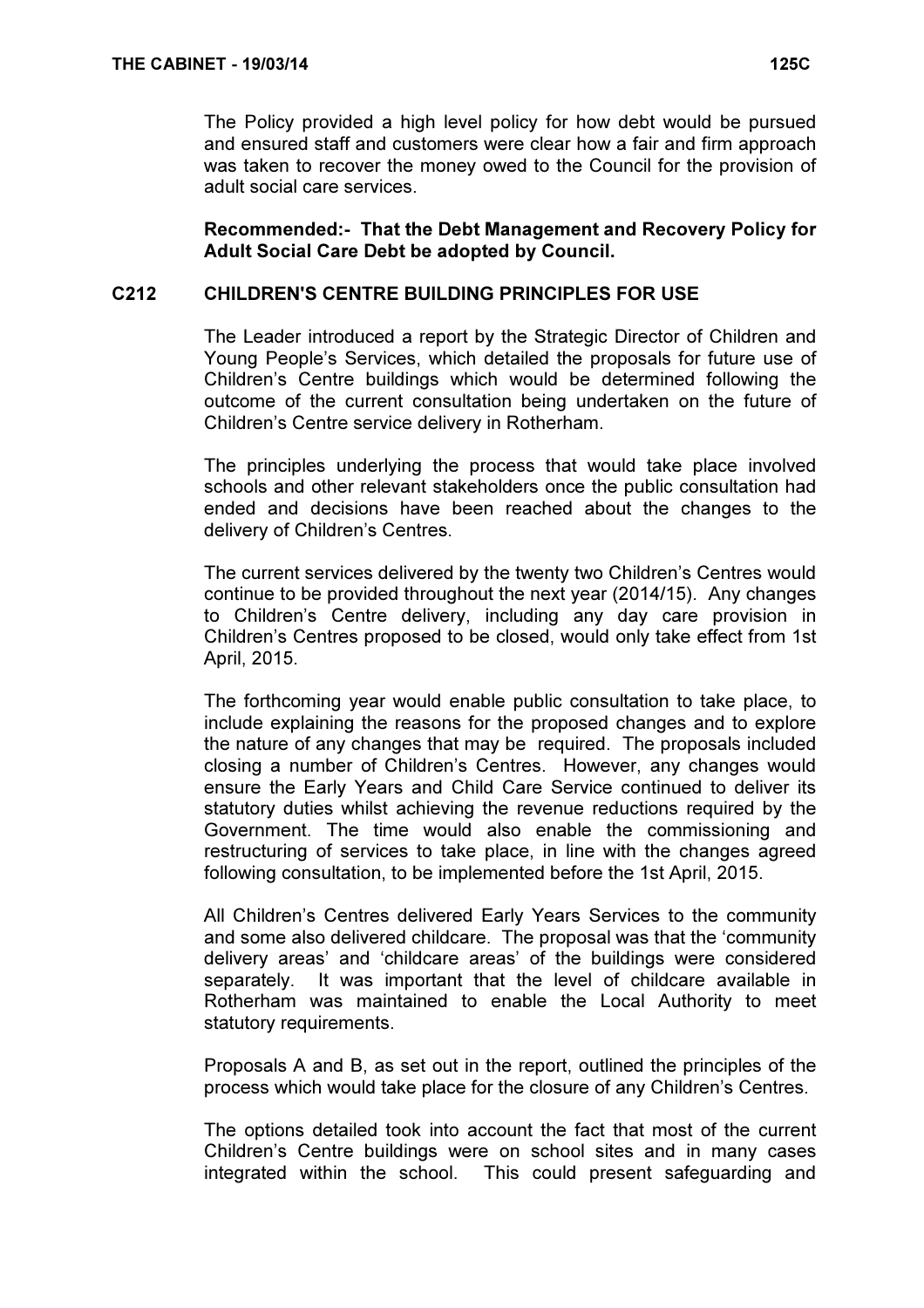operation challenges if an external organisation were to take on responsibility for these areas of the building.

The implementation of any of the proposals in this document were dependent upon the outcome of the public consultation.

Cabinet Members asked if some analysis had been given so far to the concerns raised and it was noted that many of the concerns related to the child care elements of the service provided by the Children's Centres, but a full in-depth analysis would be undertaken once the consultation period had ended.

Resolved:- (1) That the implementation of the Children's Centre Building proposed principles following the outcome of the current Children's Centre public consultation be approved.

(2) That the proposals be put on the Children's Centres public consultation website for information.

#### C213 DIRECTOR OF PUBLIC HEALTH - ANNUAL REPORT

 The Leader introduced a report by the Director of Public Health which was the first Annual Report in Rotherham since the 2012 Health and Social Care Act placed the responsibility for Public Health with Councils.

The Director of Public Health now had a statutory responsibility to produce an annual report and the Council had a statutory duty to publish it.

The core purpose of the Annual Report was to provide an analysis, to help planners and policy makers to plan and monitor local programmes and services that impacted on health and set out to influence and inform policy across the Council particularly in the areas of air pollution and keeping people active.

Calculations of life expectancy used current death rates to calculate a figure in years that the average person in the community could expect to live today.

The intention of this report was to sit alongside the Health and Wellbeing Strategy which focussed on the wider determinants of Health to advise on the practical interventions the health system could make to reduce the risk of early death.

This report focussed on an analysis of the causes of death and disability in the Borough and the health inequalities that existed between Rotherham and the rest of England and included a clear set of recommendations that were aimed at different partners on the Health and Wellbeing Board.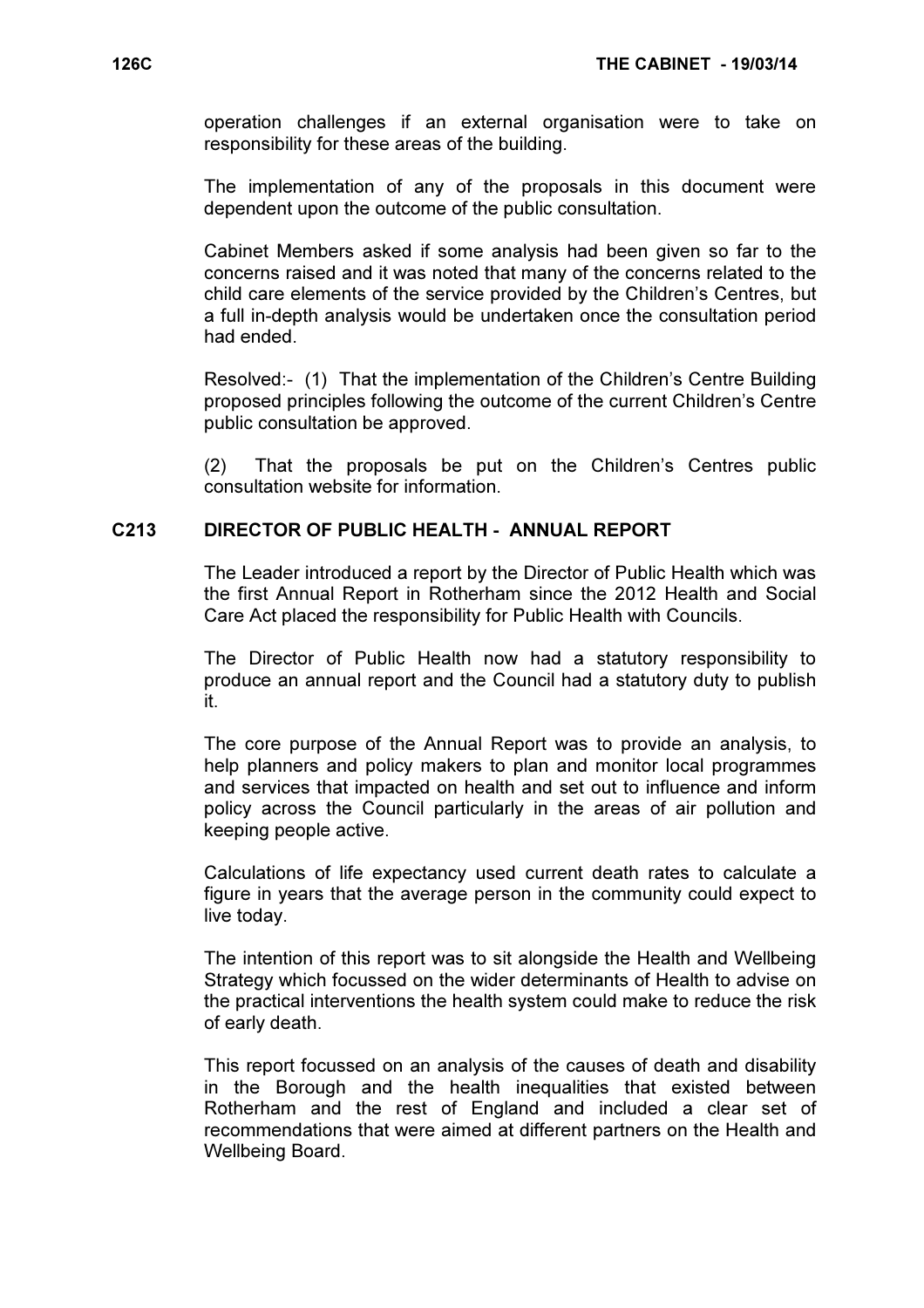The recommendations were as realistic and achievable as possible and their implementation would have a significant impact in reducing death and disability in Rotherham. Future reports would be submitted on progress against the recommendations.

Reference was made to the information contained within the Annual Report about the delivery of a significant reduction in the mortality and disability and the integration required to reduce risk, the obesity within Rotherham which was a significant contributor to high levels of disability and the growing evidence about air pollution on health.

Cabinet Members were surprised to learn about the evidence about particulate air pollution and the increased risk of heart disease and welcomed the co-ordinated approach to suicide prevention and self harm in Rotherham.

Resolved:- (1) That the report be received and the contents noted.

(2) That the report be referred to the Health and Wellbeing Board for them to consider the recommendations.

#### C<sub>214</sub> PUBLIC HEALTH COMMISSIONING PLAN

 The Leader introduced a report by the Director of Public Health which set out the local framework for the use of the Public Health Grant to support the Council's statutory functions of health improvement, health protection and healthcare public health advice to the Rotherham Clinical Commissioning Group.

The Public Health Grant to Local Authorities needed to be employed to make the most impact on the Public Health Outcomes Framework (PHOF) indicators and the Health and Wellbeing Strategy.

The report as submitted set out the framework for the future delivery of Public Health Services and was split into three areas which outlined the commissioned activities, statutory functions and future opportunities. Public Health needed to have a mix of proactive and reactive commissioned activities to make the most impact on Public Health in the short, medium and long term.

Cabinet Members welcomed the positive inclusion of domestic violence as a supported area and the drug and alcohol contracts for services with established problems along with the ongoing work on lifestyle which also included drug and alcohol issues.

The Director of Public Health also confirmed that Rotherham had been successful in a funding bid and had secured £850,000 for a dedicated drug and alcohol hub in the Borough.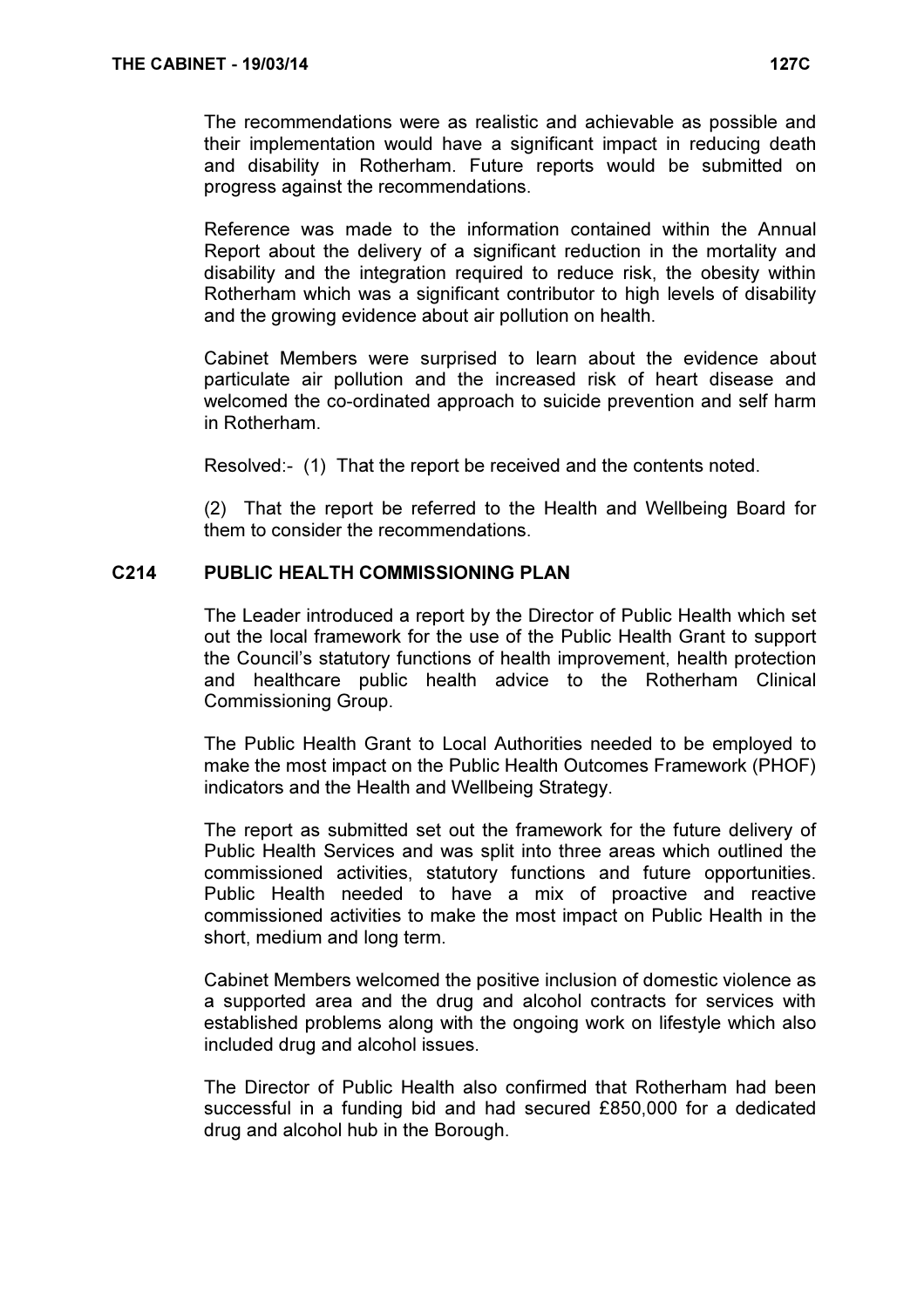Resolved:- (1) That the Public Health Commissioning Plan and its proposed impact on the public health priorities and areas for improvement be approved.

(2) That the prioritisation of Public Health Outcomes Framework priorities in the reallocation of resources to Council services to deliver improved health for Rotherham people be approved.

# (THE CHAIRMAN AUTHORISED CONSIDERATION OF THE FOLLOWING URGENT ITEMS IN ORDER TO PROCESS THE MATTERS AND REQUESTS REFERRED TO)

### C215 NATIONAL TEAM AWARD FOR UNSUNG HEROES

 The Leader invited the Strategic Director of Children and Young People's Services to share the information that Rotherham Multi-Agency CSE Team had won the National Team Award for Unsung Heroes at the CSE National Working Group Awards under the criteria for the "Longest Journey under Challenging Conditions".

Resolved:- That the Team be congratulated on their achievement and a presentation by the Mayor be made at the next Council meeting on the  $16<sup>th</sup>$  April, 2014.

#### C216 INTERIM REPORT IN RESPECT OF SELECTIVE LICENSING **CONSULTATION**

 Owing to the withdrawal of three Members from the meeting, Cabinet was inquorate. For this item Cabinet considered the report on an informal basis.

Further to Minute No. 131 of the meeting of the Cabinet held on  $27<sup>th</sup>$  November, 2013, Councillor McNeely, Cabinet Member for Safe and Attractive Neighbourhoods, introduced a report by the Strategic Director of Neighbourhoods and Adult Services, which highlighted the agreement to proceed with a public consultation exercise on a proposal to introduce selective licensing of private rented accommodation in Rotherham.

Public consultation concerning the proposals opened on 13th January, 2014 and was due to close on 24th March, 2014, after the statutory ten weeks. However, the report now submitted provided an update to advise Members on some of the key themes emerging from the consultation process to date.

The approach to consultation had been successful. It prompted the return of questionnaires, interest at the drop-in sessions that were held and a large influx of correspondence by letter, email and formal Freedom of Information requests.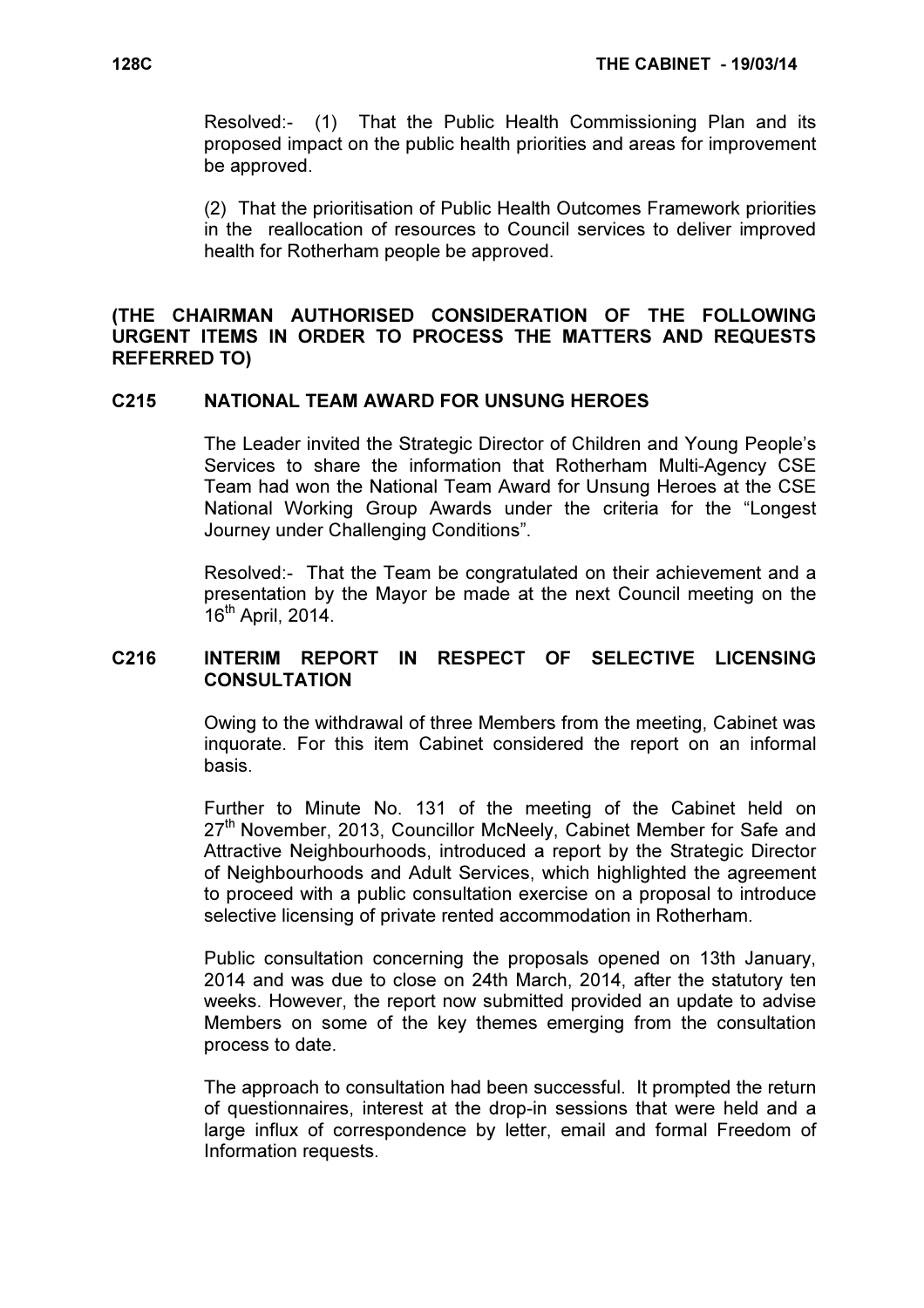Some local landlords and letting agents had strongly expressed their opposition to the scheme and an Action Group had been established. In addition, the National Landlord Association had also indicated its opposition.

The consultation to consider introducing a scheme started a debate, which had also been aired in the local press and on radio, and allowed for a constructive series of meetings with landlords and Action Group representatives to hear their views on improving private sector housing management.

An indication of the interest in the proposal was shown by the numbers of returned questionnaires to date being in excess of 1,600 (10%). Of these some 70% were showing support for the proposal. However, the final analysis needed to consider not only the number of returns (where the numbers were dominated by local residents/tenants), but also the qualitative commentary put forward. In particular, the Council needed to stay firmly focussed on the best way of achieving the objective of improving management and standards within the private rented sector.

Following the completion of the consultation an options report with recommendations would be submitted to Cabinet and would analyse the response to the consultation questionnaire, along with letters and emails registering viewpoints from residents, landlords and businesses.

Cabinet Members sought clarification on whether consideration had been given to already established schemes across the U.K. and the steps that could be taken to improve the standards of homes for people.

The Chief Executive informed Cabinet that he would exercise his delegated powers, following consultation with Councillors McNeely, Smith, Stone and Wyatt and the Chair of the Overview and Scrutiny Management Board, and take the necessary steps to publicise the information contained in the report and the views expressed by Elected Members.

A further report upon the actions taken by the Chief Executive under his delegated powers was to be received at the next Cabinet meeting.

(Councillors Akhtar, Doyle and Hussain declared personal interests on the grounds that they or their families were rented property owners and left the room whilst the report was discussed)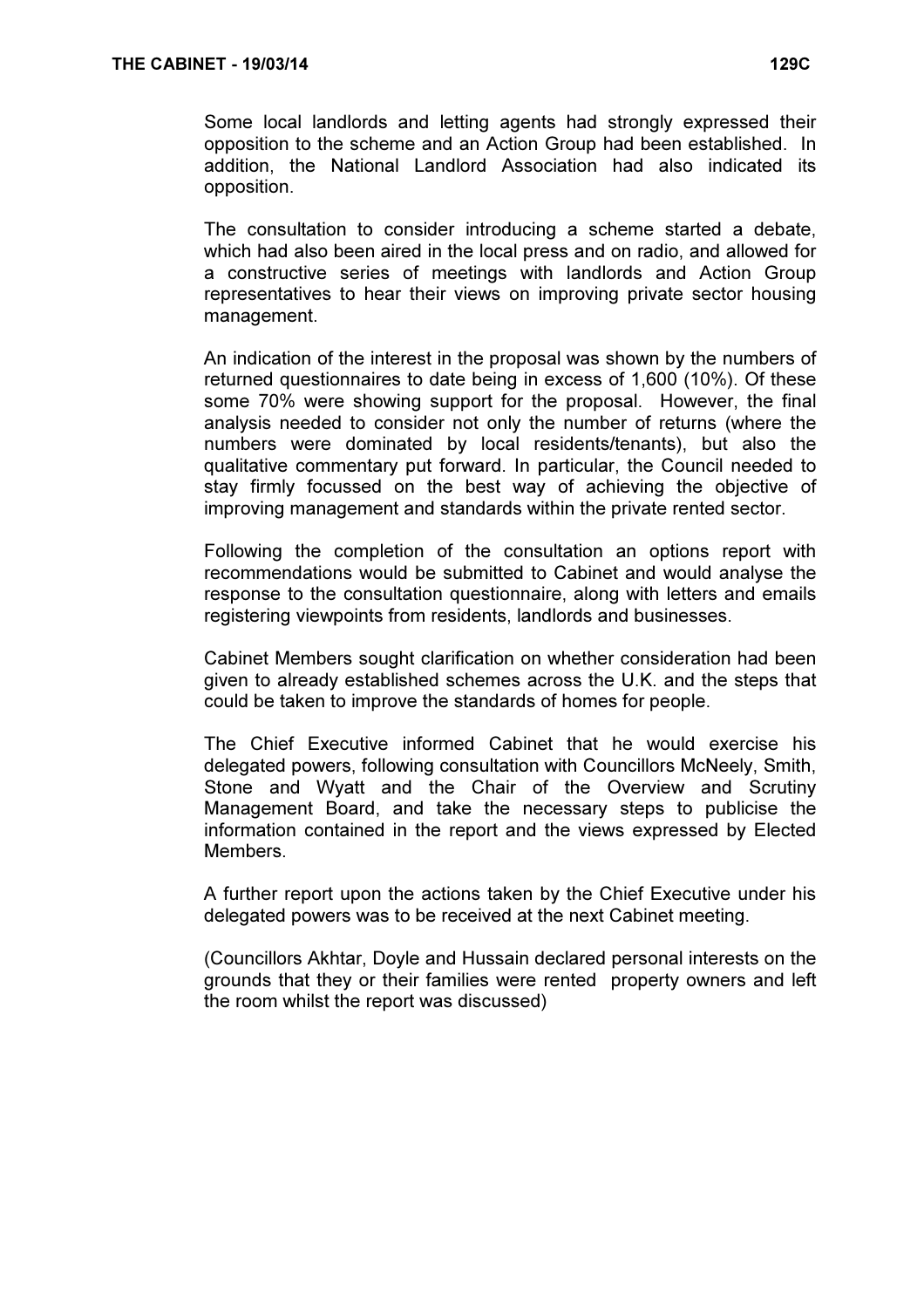#### C217 EXCLUSION OF THE PRESS AND PUBLIC

 Resolved:- That, under Section 100A(4) of the Local Government Act 1972, the press and public be excluded from the meeting for the following items of business on the grounds that they involve the likely disclosure of exempt information as defined in Paragraph 3 of Part 1 of Schedule 12A to the Local Government Act 1972 (as amended March 2006) (information relating to the financial or business affairs).

# C218 RATIONALISATION OF THE PROPERTY PORTFOLIO: CLIFTON COURT, DONCASTER GATE, ROTHERHAM

 Councillor Smith, Cabinet Member for Regeneration and Development Services, introduced a report by the Strategic Director of Environment and Development Services, which sought approval for the disposal of the above-mentioned asset that had been declared surplus to the requirements of the Director of Health and Wellbeing.

The financial information and risks and uncertainties associated with this asset disposal were set out in detail as part of the report.

Cabinet Members sought clarification as to any interested parties in this asset and the consultation process with Ward Members.

Resolved:- (1) That the Director of Audit and Asset Management be approved to dispose of the asset on the basis recommended in Option 2 of the report.

(2) That the Director of Audit and Asset Management negotiates the terms of the disposal of the assets as described in the report.

(3) That the Director of Legal and Democratic Services be authorised to complete the necessary documentation.

# C219 NEW DISCRETIONARY RATE RELIEF TOP UP APPLICATIONS

 Councillor Akhtar, Deputy Leader, introduced a report by the Director of Finance which set out details of four organisations currently in receipt of Section 43 Mandatory Relief, which had now applied for 20% Discretionary Relief top-up.

The financial information and risks and uncertainties associated with this rate relief top-up were set out in detail as part of the report.

Resolved:- That 20% top up relief to the four organisations, in line with the policy agreed by Cabinet on the  $24<sup>th</sup>$  April, 2013, be approved.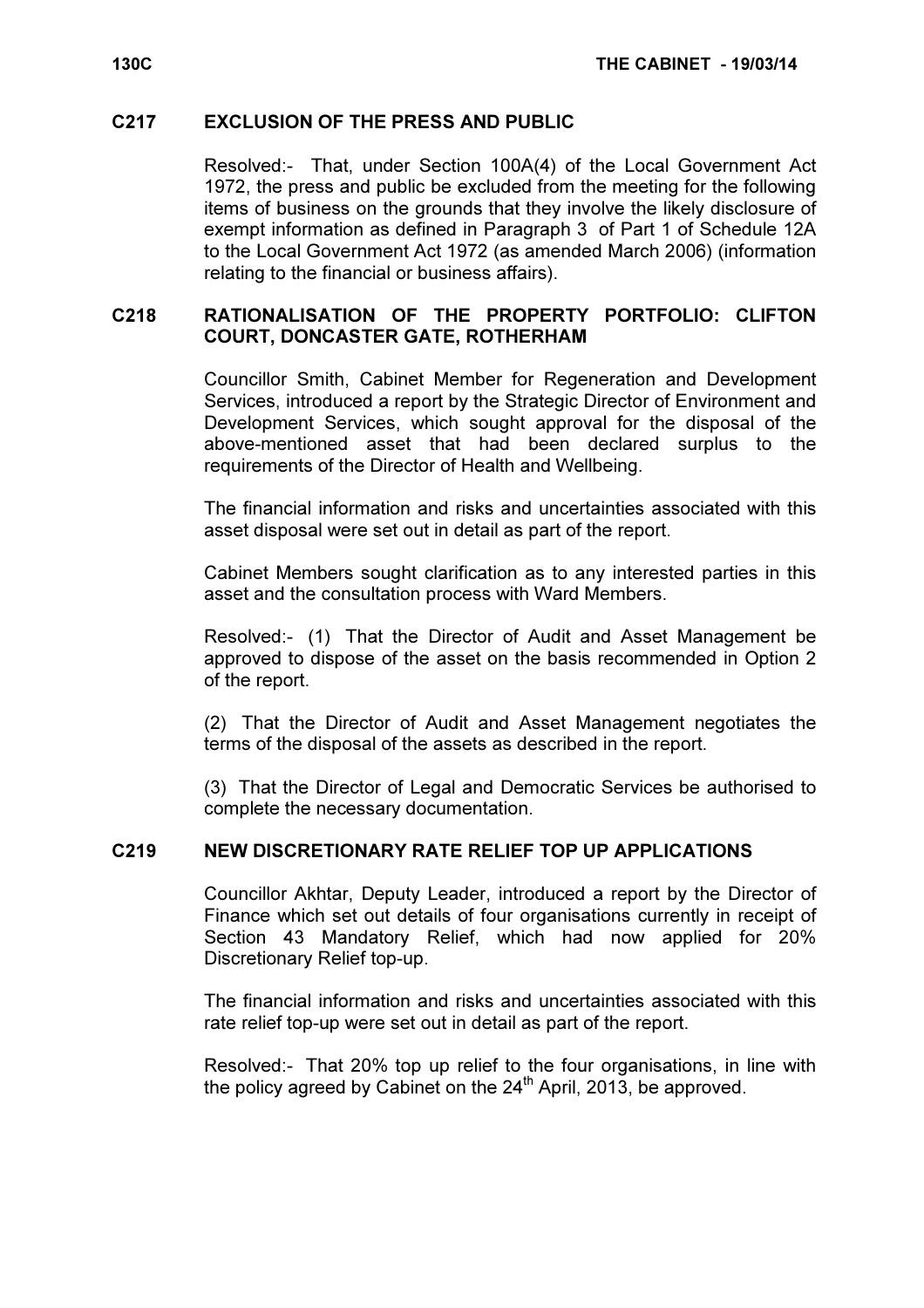#### C220 NEW DISCRETIONARY RATE RELIEF APPLICATIONS

 Councillor Akhtar, Deputy Leader, introduced a report by the Director of Finance which set out details of two applications for Section 47 Discretionary Rate Relief.

The financial information and risks and uncertainties associated with this rate relief were set out in detail as part of the report.

Resolved:- That 100% top up relief to both organisations, in line with the policy agreed by Cabinet on the 24<sup>th</sup> April, 2013, be approved until the 31<sup>st</sup> March, 2015.

# C221 REVIEW OF COUNCIL OFFICE ACCOMMODATION IN THE SOUTH OF THE BOROUGH

 Councillor Smith, Cabinet Member for Regeneration and Development Services, introduced a report by the Strategic Director of Environment and Development Services, which covered the proposals for the future provision of office accommodation in the south of the Borough, which involved consolidating various services' office base into the Aston Joint Service Centre, thereby helping to maximise its use and relinquishing a costly lease of other offices in Dinnington.

Approximately £280,000 would be required to adapt Aston Joint Service Centre to accommodate additional staffing, but the proposals would generate savings of £40,000 per year after allowing for the repayment of the capital funding.

The proposals did not reduce the delivery of front line services to the south of the Borough and discussions had taken place with Ward Members about various options and the proposals going forward.

The financial information and risks and uncertainties associated with these proposals were set out in detail as part of the report.

Resolved:- (1) That the bid for £280,000 capital funding required to enable the expansion of capacity at Aston Joint Service Centre to facilitate the relocation of staff into it be approved.

(2) That the lease at Dinnington MacAlloy Offices be surrendered by 31<sup>st</sup> August, 2014.

# C222 FORMER COUNCIL OFFICES, NEW STREET, DINNINGTON

 Councillor Smith, Cabinet Member for Regeneration and Development Services, introduced a report by the Strategic Director of Environment and Development Services, which sought approval for the transfer of the above-mentioned asset by way of a lease under the Asset Transfer Policy, subject to confirmation of business case details. This asset had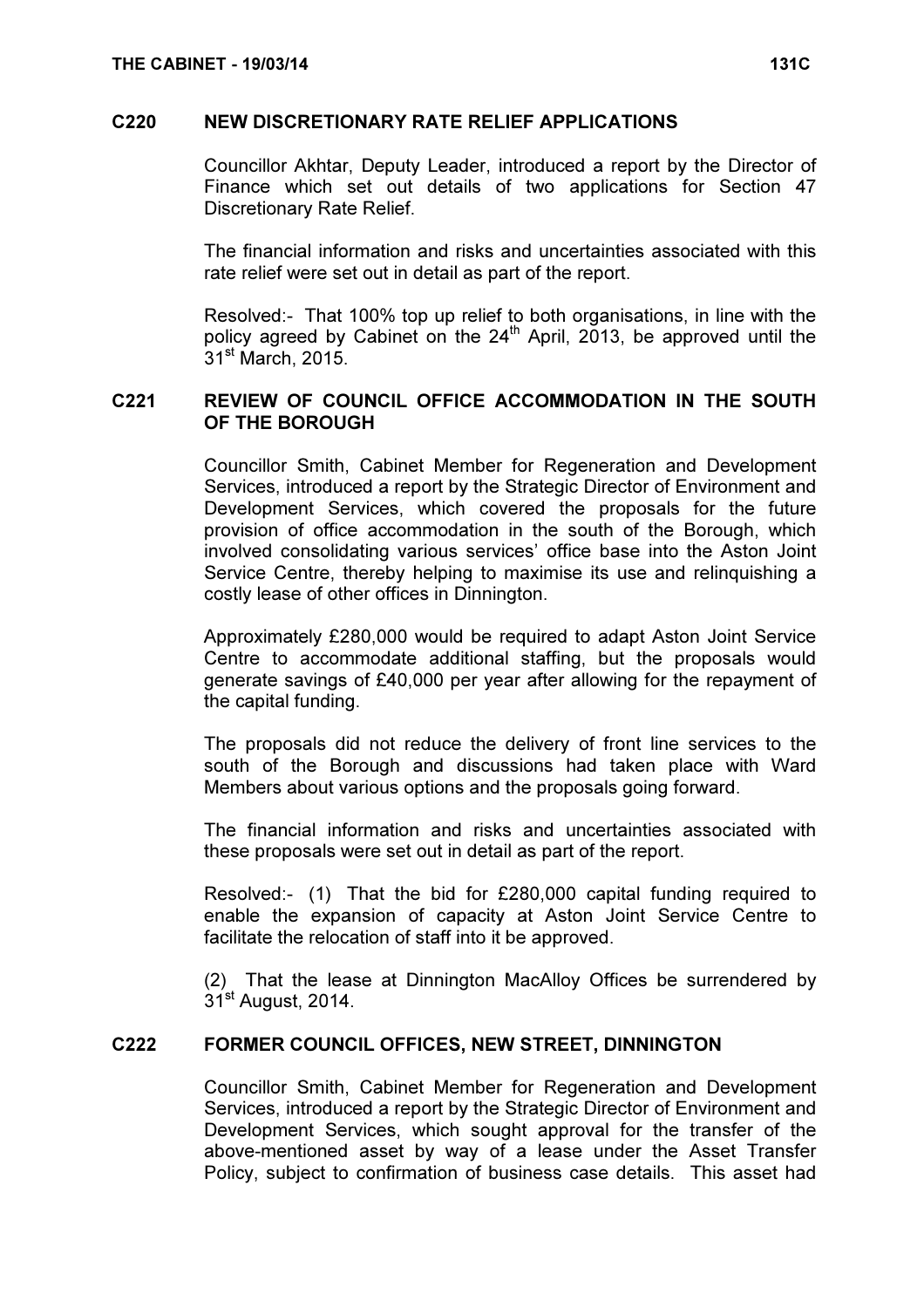been declared surplus to requirements by the Director of Audit and Asset Management.

Further information was provided on the proposals received for this property, the range of support activities that benefitted local communities that could be delivered from this building, supported by other local organisations with the Council retaining ownership of the asset for future use, the options appraisal that had been carried out and the resultant recommendation.

The financial information and risks and uncertainties associated with this asset transfer were set out in detail as part of the report.

Resolved:- (1) That the asset transfer lease for this property be approved and the Director of Audit and Asset Management be authorised to grant a lease under the Asset Transfer Policy on the basis recommended in Option 3 of the report, subject to confirmation of the business case details.

(2) That the Director of Audit and Asset Management negotiates the terms as described in the report.

(3) That the Director of Legal and Democratic Services be authorised to complete the necessary documentation.

### C223 COMMISSIONING EFFECTIVE WEIGHT MANAGEMENT SERVICES FOR ROTHERHAM

 Councillor Wyatt, Cabinet Member for Health and Wellbeing, introduced a joint report by the Director of Public Health and Strategic Director of Neighbourhoods and Adult Services, which outlined the proposals for future weight management commissioning given that obesity was one of the six key priorities of the Rotherham Health and Wellbeing Strategy and performance against this priority was delivered through the Rotherham Healthy Weight Framework. The Healthy Weight Framework brought together strategies to both prevent and treat obesity in the population and was a referral mechanism for the Health Check Programme. Levels of overweight/obesity were high in Rotherham and the complex nature of the causes and management of obesity meant there was a continued need to provide treatment services with different levels of intervention.

Resolved:- That the proposals for future commissioning, specifically the need to undertake a procurement exercise for weight management services to commence in 2014 be approved.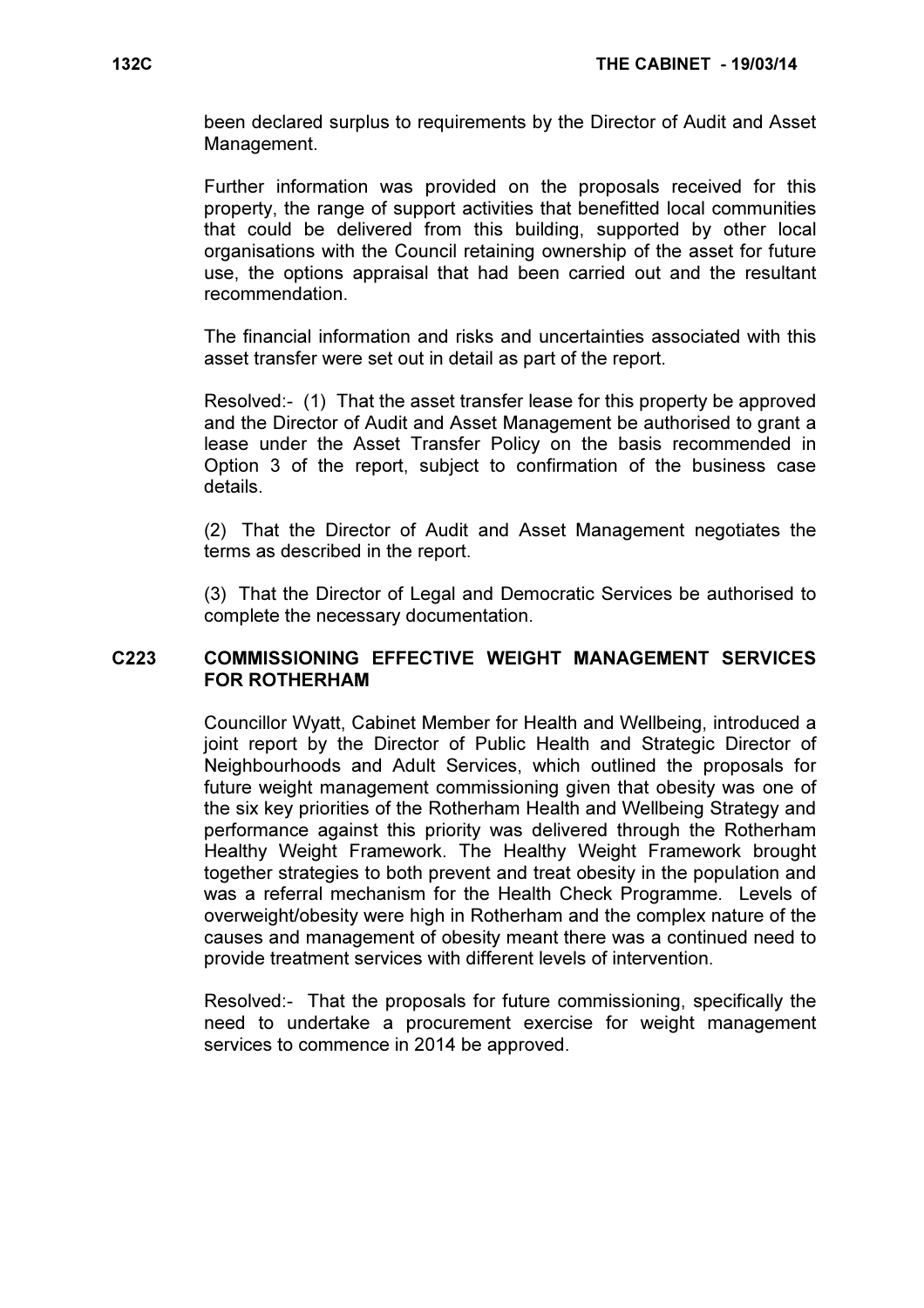#### C224 MAGNA TRUST LOAN REQUEST

 The Leader introduced a report by the Director of Finance which sought approval for the Council to continue to provide a one year loan facility to the Magna Trust of £250,000. This would replace the existing loan facility, which would be repaid before the new loan was taken out.

Resolved:- (1) That the short term Council loan facility to the Magna Trust of £250,000 on the terms specified in Section 8 of this report be approved.

(2) That the progress on the sale of an area of land at Magna and the further work to be undertaken to secure the amendment of the Magna Inter-Creditor Deed be noted.

(Councillor Akhtar declared a disclosable pecuninary interest in this item on the basis that he was a Director on the Magna Board and left the room whilst matters were discussed)

# C225 FORMATION OF A TRADING COMPANY FOR YORKSHIRE PURCHASING COMPANY

 Councillor Akhtar, Deputy Leader, introduced a report by the Director of Legal and Democratic Services, which highlighted how Rotherham was a founder member of the Yorkshire Purchasing Organisation and which now sought approval for the formation of a trading company, which would protect the current level of activity relating to schools/academies and allow the company to explore opportunities not currently available to a Joint Committee.

Details were provided on how the holding company would be established, how the current restrictions on the Joint Committee could be removed and the risks arising from legislative changes which could lead to difficulties for trade if it remained as a Joint Committee.

Resolved:- (1) That the preparation of Business Case by Yorkshire Purchasing Organisation Officers in support of the proposed exercise of the power to trade and the final Business Case as set out at Appendix 1 be approved.

(2) That the formation of the trading company limited by shares wholly owned by the Founder Members of Yorkshire Purchasing Organisation (to be known as Yorkshire Purchasing Organisation Procurement Holdings Limited) to act as a holding company for a range of special purpose vehicles in order to protect the business of the Yorkshire Purchasing Organisation joint committee be approved.

(3) That the Council become a shareholder of the company limited by shares under the name of Yorkshire Purchasing Organisation Procurement Holdings Limited which may trade accordance with Section